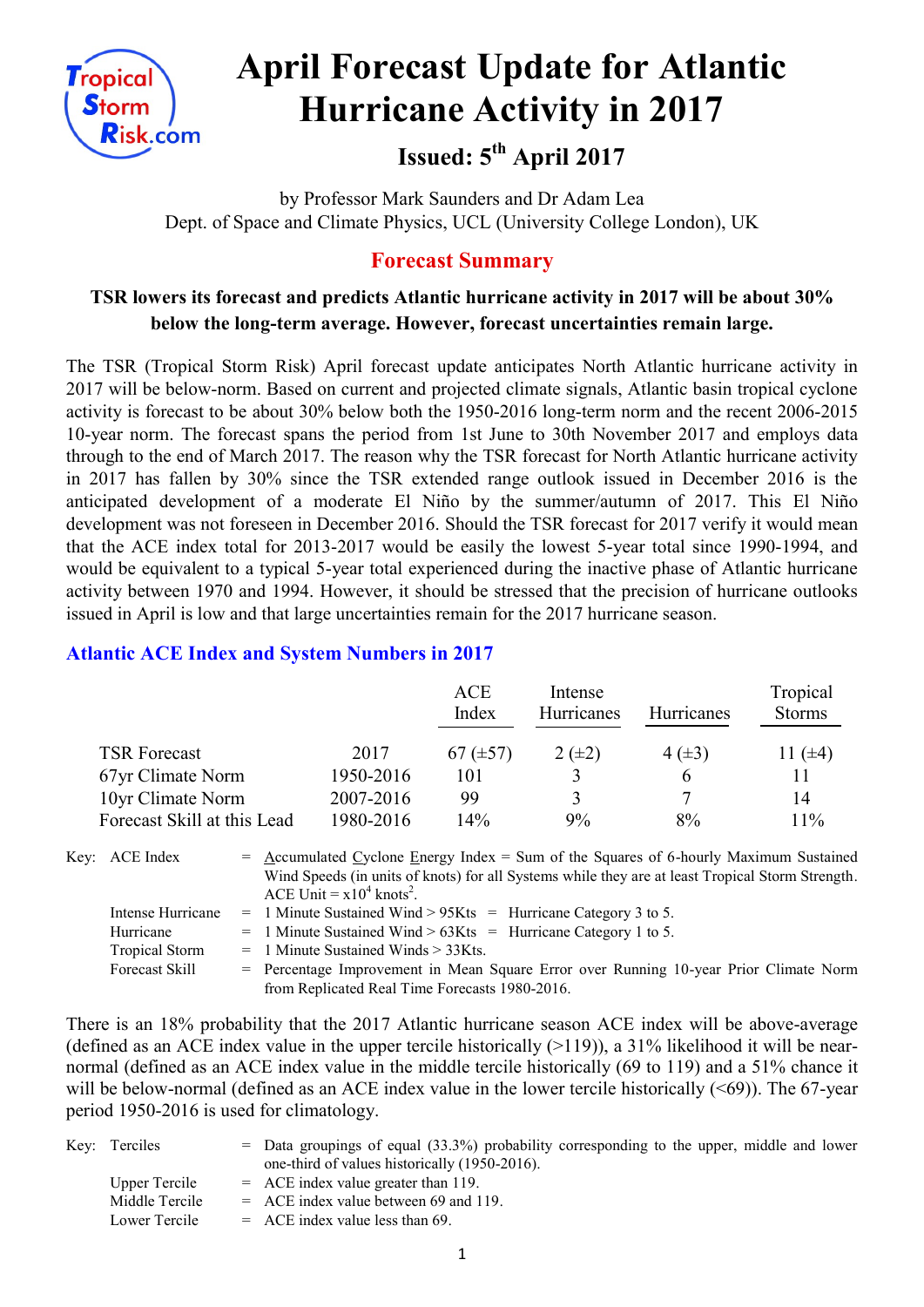### **ACE Index & Numbers Forming in the MDR, Caribbean Sea and Gulf of Mexico in 2017**

|                             |           | <b>ACE</b><br>Index | Intense<br><b>Hurricanes</b> | <b>Hurricanes</b> | Tropical<br><b>Storms</b> |
|-----------------------------|-----------|---------------------|------------------------------|-------------------|---------------------------|
|                             |           |                     |                              |                   |                           |
| <b>TSR Forecast</b>         | 2017      | 49 $(\pm 52)$       | $(\pm 2)$                    | $2 (+2)$          | $6(\pm 3)$                |
| 67yr Climate Norm           | 1950-2016 | 79                  |                              |                   | 7                         |
| 10-yr Climate norm          | 2007-2016 | 82                  |                              |                   | 10                        |
| Forecast Skill at this Lead | 1980-2016 | 19%                 | 13%                          | 23%               | 23%                       |

The Atlantic hurricane Main Development Region (MDR) is the region  $10^{\circ}$ N-20<sup>o</sup>N,  $20^{\circ}$ W-60<sup>o</sup>W between the Cape Verde Islands and the Caribbean Lesser Antilles. A storm is defined as having formed within this region if it reached at least tropical depression status while in the area.

There is a 21% probability that the 2017 Atlantic hurricane season ACE index will be above-average (defined as an ACE index value in the upper tercile historically  $(>92)$ ), a 34% likelihood it will be nearnormal (defined as an ACE index value in the middle tercile historically (43 to 92) and a 45% chance it will be below-normal (defined as an ACE index value in the lower tercile historically (<43)). The 67-year period 1950-2016 is used for climatology.

#### **USA Landfalling ACE Index and Numbers in 2017**

|                             |           | ACE   |            | Tropical      |
|-----------------------------|-----------|-------|------------|---------------|
|                             |           | Index | Hurricanes | <b>Storms</b> |
| <b>TSR Forecast</b>         | 2017      | 1.0   |            |               |
| 67yr Climate Norm           | 1950-2016 | 23    |            |               |
| 10yr Climate Norm           | 2007-2016 | 1.6   |            |               |
| Forecast Skill at this Lead | 1980-2016 | $4\%$ | 3%         | 6%            |

Key:  $\text{ACE Index} = \text{Accumulated Cvelone Energy Index} = \text{Sum of the Squares of hourly Maximum Sustainable.}$ Wind Speeds (in units of knots) for all Systems while they are at least Tropical Storm Strength and over the USA Mainland (reduced by a factor of 6). ACE Unit =  $x10^4$  knots<sup>2</sup>. Strike Category = Maximum 1 Minute Sustained Wind of Storm Directly Striking Land. USA Mainland  $=$  Brownsville (Texas) to Maine

USA landfalling intense hurricanes are not forecast since we have no skill at any lead.

There is a 29% probability that in 2017 the USA landfalling ACE index will be above average (defined as a USA ACE index value in the upper tercile historically (>2.08)), a 23% likelihood it will be near-normal (defined as a USA ACE index value in the middle tercile historically (0.83 to 2.08)) and a 48% chance it will be below-normal (defined as a USA ACE index value in the lower tercile historically (<0.83)). The 67-year period 1950-2016 is used for climatology.

#### **Caribbean Lesser Antilles Landfalling Numbers in 2017**

|                             |           | <b>ACE</b><br>Index | Intense<br>Hurricanes | <b>Hurricanes</b> | Tropical<br><b>Storms</b> |
|-----------------------------|-----------|---------------------|-----------------------|-------------------|---------------------------|
| <b>TSR Forecast</b>         | 2017      | 0.5                 |                       |                   |                           |
| 67yr Climate Norm           | 1950-2016 | 13                  |                       |                   |                           |
| 10yr Climate Norm           | 2006-2016 | 0.9                 |                       |                   |                           |
| Forecast Skill at this Lead | 1980-2016 | $7\%$               | 2%                    | 10%               | $0\%$                     |

Key:  $ACE Index = Accumulated Cyclone Energy Index = Sum of the Squares of hourly Maximum Sustainable$ Wind Speeds (in units of knots) for all Systems while they are at least Tropical Storm Strength and within the region  $10^{\circ}$ -18°N,  $63^{\circ}$ -60°W (reduced by a factor of 6). ACE Unit =  $x10^4$  knots<sup>2</sup>.

Strike Category = Maximum 1 Minute Sustained Wind of Storm Directly Striking Land.

Lesser Antilles = Island Arc from Anguilla to Trinidad Inclusive.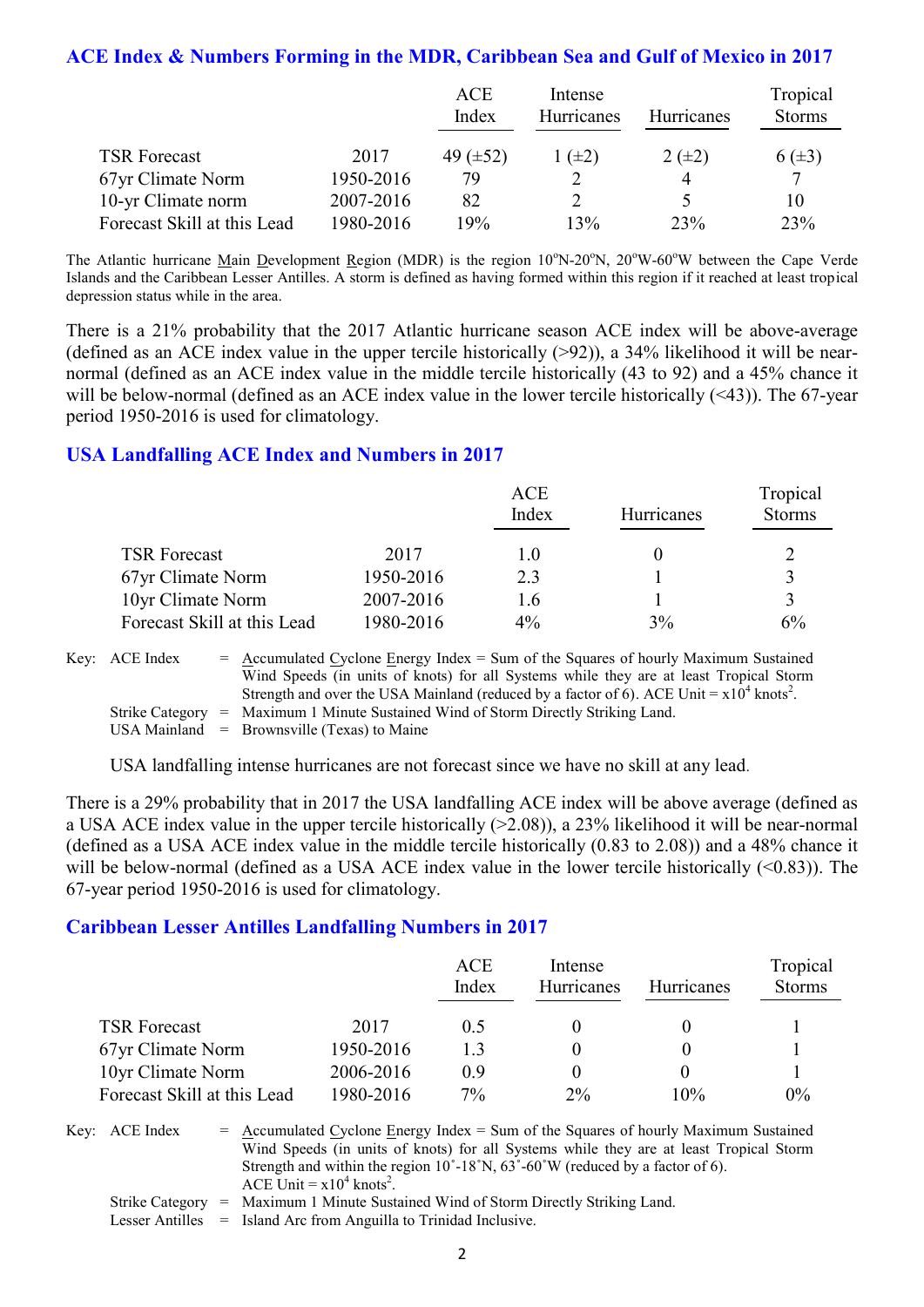# **Methodology and Key Predictors for 2017**

The TSR statistical seasonal hurricane forecast model divides the North Atlantic into three regions and employs separate forecast models for each region before summing the regional hurricane forecasts to obtain an overall forecast. For two of these three regions (tropical North Atlantic, and the Caribbean Sea and Gulf of Mexico) the forecast model pools different environmental fields involving August-September sea surface temperatures (SSTs) and July-September trade wind speed to select the environmental field or combination of fields which gives the highest replicated real-time skill for hurricane activity over the prior 10-year period. The nature of this process means that the details of the seasonal forecast model can vary subtly from year-to-year and also with lead time within the same year. Separate forecast models are employed to predict the July-September trade wind speed and to predict the August-September SSTs. Finally bias corrections are employed for each predictand based on the forecast model performance for that predictand over the prior 10 years.

The main factor underpinning the TSR forecast for 2017 hurricane activity being below the long term norm is the anticipated suppressing effect of the July-September 2017 forecast trade wind at 925mb height over the Caribbean Sea and tropical North Atlantic region  $(7.5^{\circ}N - 17.5^{\circ}N, 100^{\circ}W - 30^{\circ}W)$ . The current forecast for this predictor is  $0.81 \pm 0.86$  ms<sup>-1</sup> stronger than normal (1980-2016 climatology). This is notably higher than the December forecast value of  $0.24 \pm 0.89$  ms<sup>-1</sup> weaker than normal. The July-September 2017 trade wind prediction uses the current expectation of moderate ENSO conditions in July-September 2017 as forecast by the consensus of dynamical and statistical model ENSO outlooks (*http://iri.columbia.edu/climate/ENSO/currentinfo/SST\_table-.html*) provided by the International Research Institute for Climate and Society. Stronger than normal trade winds during July-August-September are associated with less cyclonic vorticity and increased vertical wind shear over the hurricane main development region. These environmental factors reduce hurricane frequency and intensity. However, it should be stressed that uncertainties in the forecast July-September 2017 trade wind speed are large due to the large uncertainties in ENSO and in North Atlantic and Caribbean Sea SSTs at this 4 month lead before the start of the hurricane peak season in August.

The main reason why the TSR forecast for North Atlantic hurricane activity in 2017 has fallen by 30% since the extended range outlook was issued in December 2016 is the anticipated development now of a moderate El Niño by the summer/autumn of 2017. This potential El Niño was not foreseen in December 2016.

### **The Precision of Seasonal Hurricane Forecasts**

The figure on the next page displays the seasonal forecast skill for North Atlantic hurricane activity for the 14-year period between 2003 and 2016. This assessment uses the seasonal forecast values issued publicly in real-time by the three forecast centres TSR, NOAA (National Oceanic and Atmospheric Administration) and CSU (Colorado State University). Skill is assessed as a function of lead time for two measures of hurricane activity: ACE and basin hurricane numbers.

Forecast precision is assessed using the Mean Square Skill Score (MSSS) which is the percentage improvement in mean square error over a climatology forecast. Positive skill indicates that the model performs better than climatology, while a negative skill indicates that it performs worse than climatology. Two different climatologies are used: a fixed 50-year (1951-2000) climatology and a running prior 10 year climate norm.

It should be noted that NOAA does not issue seasonal hurricane outlooks before late May and that CSU stopped providing quantitative extended-range hurricane outlooks from the prior December in 2011. It is clear from the figure that there is little skill in forecasting the upcoming number of hurricanes from the previous December. Skill climbs slowly as the hurricane season approaches with moderate-to-good skill levels being achieved from early August.

TSR was the best performing statistical seasonal forecast model at all lead times for 2003-2016.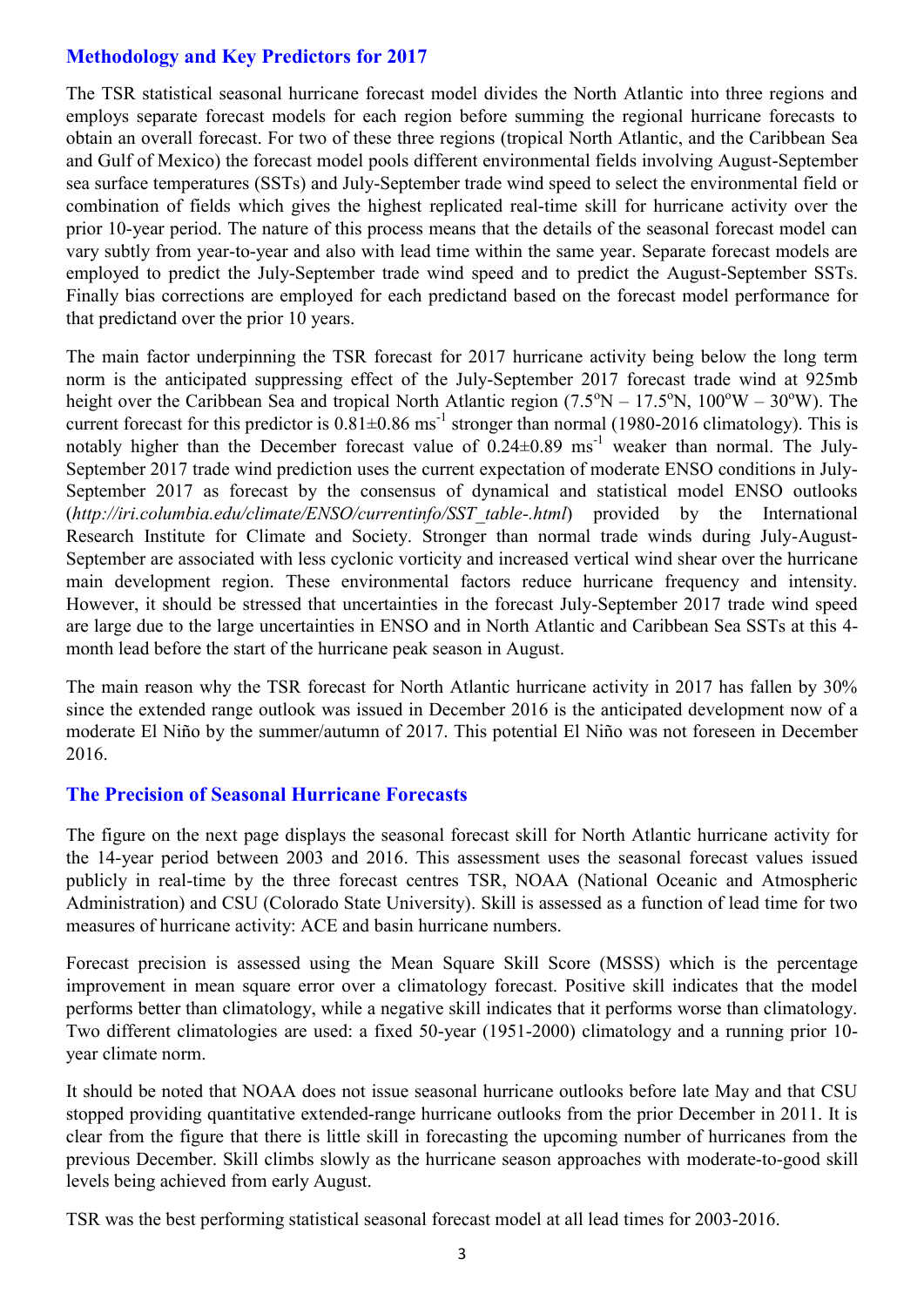

### **Further Information and Next Forecast**

Further information about TSR forecasts and verifications may be obtained from the TSR web site *http://www.tropicalstormrisk.com*. The next TSR forecast update for the 2017 Atlantic hurricane season will be a pre-season forecast issued on the  $26<sup>th</sup>$  May 2017.

#### **Appendix – Predictions from Previous Months**

|  |  |  | <b>1. Atlantic ACE Index and System Numbers</b> |  |
|--|--|--|-------------------------------------------------|--|
|  |  |  |                                                 |  |

| <b>Atlantic ACE Index and System Numbers 2017</b> |             |                     |                                    |            |                       |  |  |
|---------------------------------------------------|-------------|---------------------|------------------------------------|------------|-----------------------|--|--|
|                                                   |             | <b>ACE</b><br>Index | Named<br>Tropical<br><b>Storms</b> | Hurricanes | Intense<br>Hurricanes |  |  |
| Average Number (1950-2016)                        |             | 101                 | 11                                 | b          |                       |  |  |
| Average Number (2007-2016)                        |             | 99                  | 14                                 |            |                       |  |  |
| <b>TSR Forecasts</b>                              | 4 Apr 2017  | 67 $(\pm 57)$       | 1 $(\pm 4)$                        | $4(\pm 3)$ | $2 (+2)$              |  |  |
|                                                   | 13 Dec 2016 | 101 $(\pm 58)$      | l 4 (±4)                           | $6(\pm 3)$ | 3(±2)                 |  |  |

#### **2. MDR, Caribbean Sea and Gulf of Mexico ACE Index and Numbers**

| <b>MDR, Caribbean Sea and Gulf of Mexico ACE Index and Numbers 2017</b> |            |                     |                                    |                   |                       |  |  |
|-------------------------------------------------------------------------|------------|---------------------|------------------------------------|-------------------|-----------------------|--|--|
|                                                                         |            | <b>ACE</b><br>Index | Named<br>Tropical<br><b>Storms</b> | <b>Hurricanes</b> | Intense<br>Hurricanes |  |  |
| Average Number (1950-2016)                                              |            | 79                  |                                    |                   |                       |  |  |
| Average Number (2007-2016)                                              |            | 82                  | 10                                 |                   |                       |  |  |
| <b>TSR Forecast</b>                                                     | 4 Apr 2017 | 49 $(\pm 52)$       | 6 $(\pm 3)$                        | $2 (+2)$          | $(\pm 2)$             |  |  |